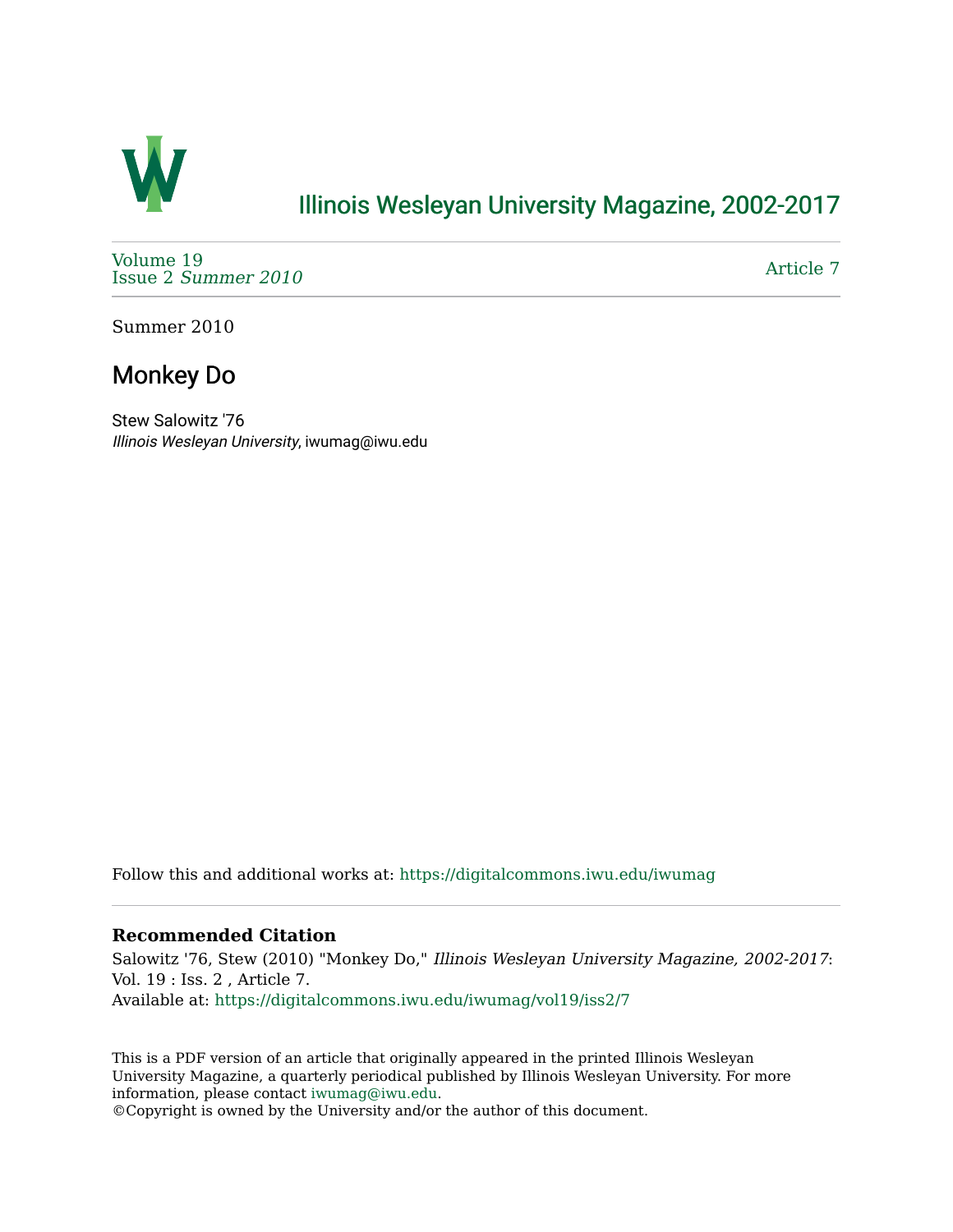# Monkey Do

## **With a stuffed chimp for a mascot, the Titan baseball team went from underdogs to national champions.**



**The Titan baseball team defeated SUNY Cortland to capture the 2010 Division III national trophy. Next to the trophy is a stuffed monkey. After it was adopted as a mascot late in the season, the underdog team began its phenomenal winning streak. (Photo by Jeff Findley)**

### **Story by Stew Salowitz '76**

Only four days after the Illinois Wesleyan women's track team won the NCAA Division III national outdoor championship (see related story), the Titan baseball team became the school's fifth national champion with a 17-5 win over SUNY Cortland on June 1 in Grand Chute, Wis.

"It was really a Cinderella story for us to get there and

accomplish what we have," said Titan Coach Dennis Martel, whose team won the first national championship in Division III baseball for a College Conference of Illinois and Wisconsin (CCIW) team. "The guys just did a great job. I couldn't be more proud of what we did. It's been an unbelievable ride and I thank them for letting me be part of it."

Getting to the championship wasn't easy. The Titans staved off elimination three times as the No. 4 seed in the CCIW tournament but prevailed to win, then swept the Central Regional field, coming in as the tournament's No. 6 seeded team.

Illinois Wesleyan finished with a 31-21 record and the 21 setbacks are the most by a Division III champion in the 35-year history of the national tourney.

Third baseman Jeff Grodecki '11 was named the national tournament's Most Outstanding Player as he hit two home runs in the championship game and had 13 hits in 20 at bats in the World Series. Grodecki was joined on the all-tournament team by first baseman Casey McIntosh '10, catcher Mark McDermott '12 and pitcher Jason Pankau '11.